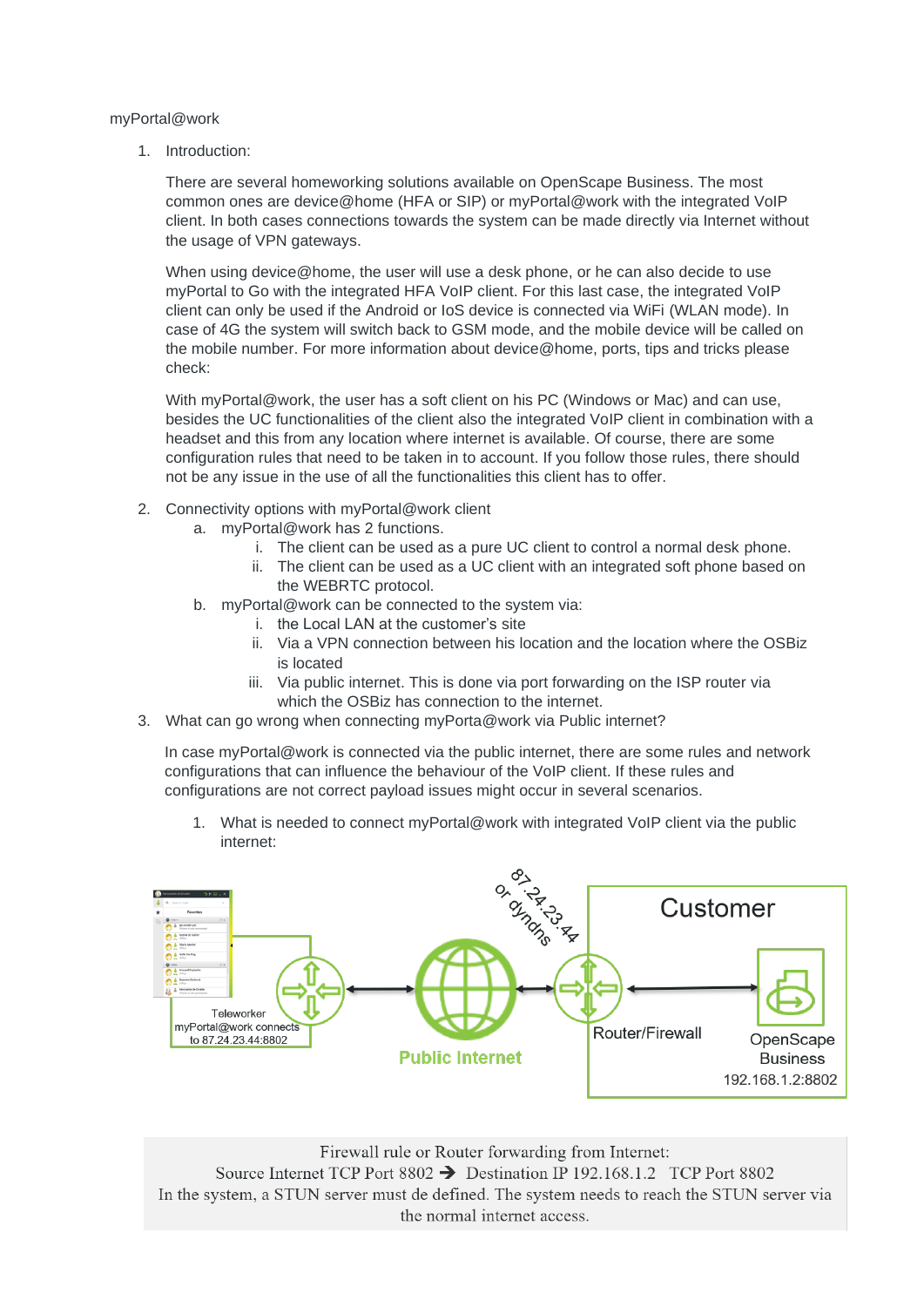- a. Port forwarding on the router. Port 8802 needs to be open from external to the internal IP address of the system/booster port 8802.
- b. STUN server needs to be configured.
	- i. If the connected ITSP uses an own STUN server, this will be used.
	- ii. If the connected ITSP has no own STUN configuration or calls are made via ISDN, then a STUN server needs to be configured via Expert mode ➔ Telephony server ➔ Voice gateway ➔ Internet Telephony Service Provider → Edit STUN configuration
- c. The flag "use internal SBC" which is used for device@home MUST NOT be activated.
- 2. What needs to be kept in mind:
	- a. Make a small network plan of the environment.
	- b. myPortal@work can only be connected via the LAN port of the system.
	- c. Only TCP port 8802 needs to be forwarded towards the LAN IP address of the OSBiz. for incoming Internet traffic, on the Firewall/router. All other ports will be auto negotiated between the client and the OSBiz.
	- d. A STUN server needs to be configured in the system. If in the connected ITSP a STUN address is entered, this is sufficient. Otherwise, STUN configuration needs to be entered manually. Expert mode ➔ Telephony server ➔ Voice Gateway ➔ Internet telephony server provider ➔ Edit STUN configuration
	- e. The route towards the STUN server needs to be via same the router (public IP address) that is used for the incoming traffic on port 8802. If STUN requests are sent via another router, the public IP address will be wrong and payload issues will occur.

| <b>Expert mode - Telephony Server</b> |  |                                         |                                       |                                             |
|---------------------------------------|--|-----------------------------------------|---------------------------------------|---------------------------------------------|
| <b>Voice Gateway</b>                  |  | niternet Telephony Service Provider     |                                       |                                             |
| <b>SIP Parameters</b>                 |  | Add Internet Telephony Service Provider |                                       | <b>Edit STUN Configuration</b>              |
| ITSP Loc-ID Settings                  |  |                                         |                                       |                                             |
| <b>Codec Parameters</b>               |  |                                         | STUN Mode: Automatic                  | $\checkmark$                                |
| Destination Codec Parameters          |  |                                         |                                       |                                             |
| Vinternet Telephony Service Provider  |  |                                         |                                       | Detected Nat-Type: Port Restricted Cone NAT |
| 181 Versatel                          |  | <b>Default STUN Server</b>              |                                       |                                             |
| 181                                   |  |                                         | IP Address / Host name: stun.1und1.de |                                             |
| A1 SIP Trunk - registrierend          |  |                                         |                                       |                                             |
| A1 SIP Trunk - Slovenija              |  |                                         |                                       | Port: 3478                                  |
| Altice Portugal                       |  |                                         |                                       |                                             |
| <b>DAT&amp;T</b>                      |  |                                         |                                       |                                             |
| Pautphone                             |  |                                         |                                       |                                             |
| BabyTEL                               |  |                                         |                                       |                                             |

- f. In case of a firewall please be sure the STUN server on the correct port can be reached.
- g. If the system detects a Symmetric NAT router, payload will not be possible. Depending on the type of firewall, settings can be made to change the NAT type.
	- i. On more complex firewalls the option could be to change the setting of the firewall. The UDP source ports 1024 until 65535 should not be changed for outgoing traffic. When the original source port is changed you have symmetric NAT.
- h. SIP alg should be deactivated in all cases on the routers. This is needed on the home office routers as well as on the router that is located on the side where the OSBiz is located.
- i. The WAN interface should not be used when connecting myPortal@work via public internet. If this is done our internal SBC will detect the Public IP address of the WAN interface and will use this in the communication between the client and the OSBiz. This will lead to payload issues.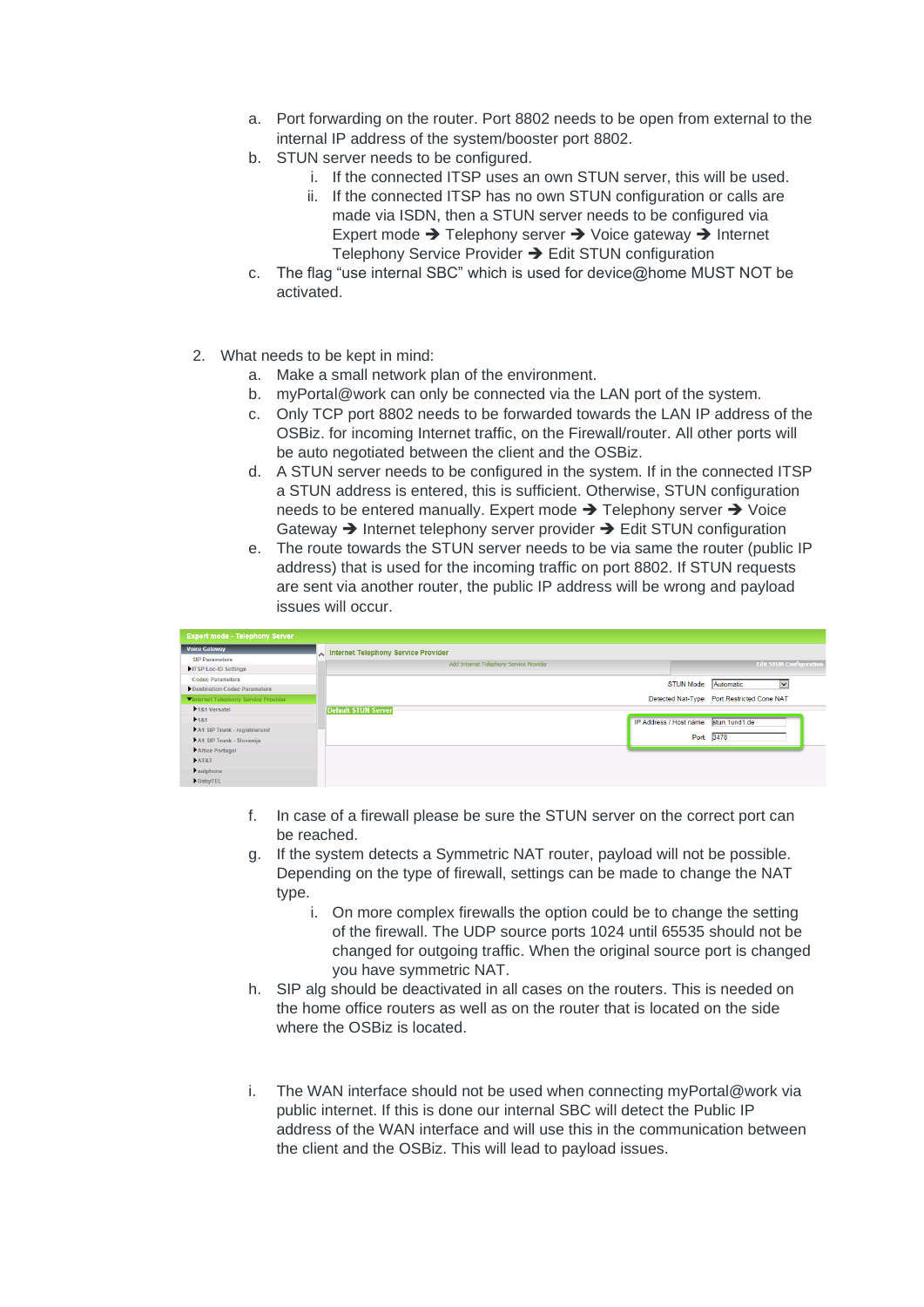Possible solution: Connect the ITSP also via the LAN interface. This can be done via the normal ISP router or via a second router and static routes.



Firewall rule or Router forwarding from Internet: Source Internet TCP Port 8802  $\rightarrow$  Destination IP 192.168.1.2 TCP Port 8802 In the system, a STUN server must de defined. The system needs to reach the STUN server via the normal internet access.

This solution via a second router will not work if the ITSP uses an own STUN, since the internal SBC will again use the wrong Public IP address in the messaging between the system and the client.

Be careful, if you need to change the setup form WAN to LAN the complete system needs a restart, this is something that most of the times is not allowed during business hours.

- j. A homeworker could also be using his myPortal@work behind a symmetric Nat router and this could also lead to Payload issue. There are 2 things to analyse this problem:
	- i. Check the connection via an already tested internet access. Try to be sure that your own office or home environment is a working environment. If there are issues with users of an end customer, you can always test from your location with their credentials. This test is not only applicable for this issue, but can also be appliable for issues with PC's, headsets, sound card drivers etc.
	- ii. You can make a small test to check the Nat of the end user's router. Use the following link to make a test: [https://webrtc.github.io/samples/src/content/peerconnection](https://webrtc.github.io/samples/src/content/peerconnection/trickle-ice/) [/trickle-ice/](https://webrtc.github.io/samples/src/content/peerconnection/trickle-ice/)

The outcome of the test could be one of the 3 following results:

- 1. there is only one srflx candidate --> no sym. NAT
- 2. there are two srflx candidates with different port --> sym.NAT